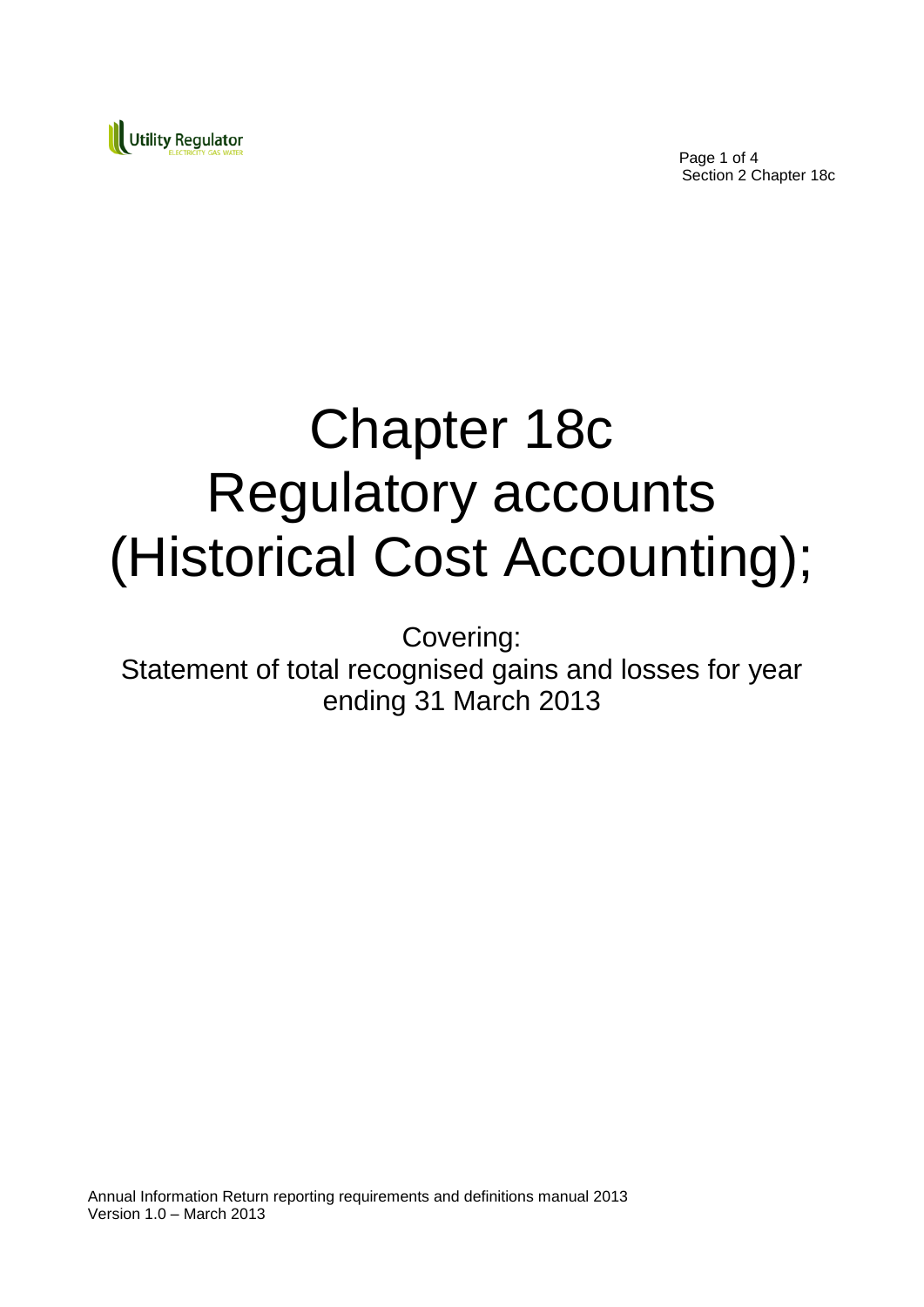

Page 2 of 4 Section 2 Chapter 18c

## **Chapter 18c Regulatory accounts Historical Cost Accounting**

#### **Guidance**

The reporting requirements relate to the appointed business only.

#### **Company commentary**

NI Water should describe the nature of any 'other' gains and losses.

#### **Guidance to Auditors**

See separate guidance for auditors.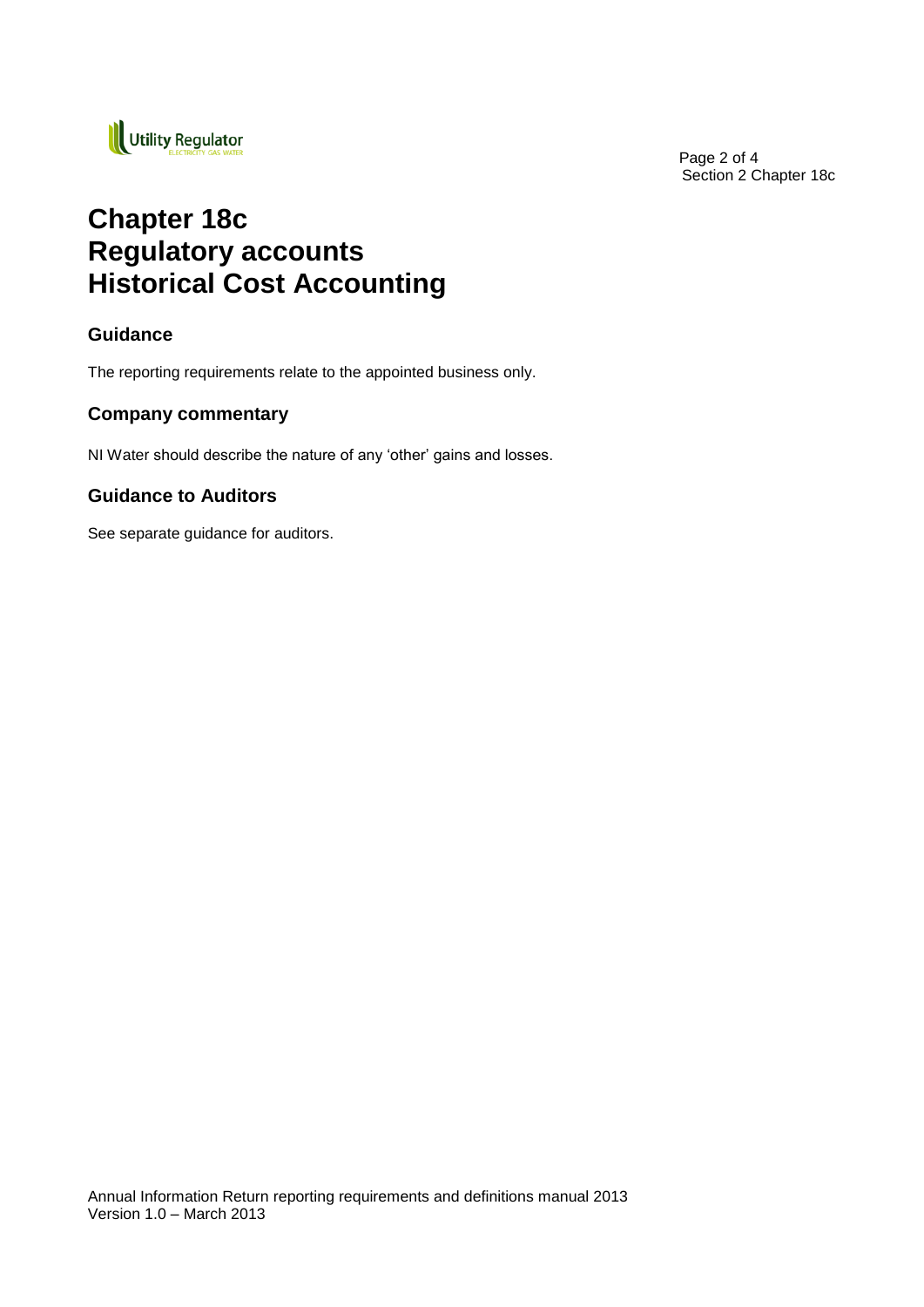

### **Table 18c line definitions**

|                        | Profit for the year                                        | £m | 3dp |
|------------------------|------------------------------------------------------------|----|-----|
| <b>Definition</b>      | Historic cost profit after tax and extraordinary items     |    |     |
| <b>Primary Purpose</b> | Informing relative performance and efficiency assessments. |    |     |
| <b>Processing rule</b> | Copied: table 18 line 13                                   |    |     |
| <b>Responsibility</b>  | <b>Regulatory Finance Team</b>                             |    |     |

|                        | Actuarial gains/(losses) on post employment plans          | £m | 3dp |
|------------------------|------------------------------------------------------------|----|-----|
| <b>Definition</b>      | Actuarial gains/(losses) on post employment plans          |    |     |
| <b>Primary Purpose</b> | Informing relative performance and efficiency assessments. |    |     |
| <b>Processing rule</b> | Input field (positive for a gain or negative for a loss)   |    |     |
| <b>Responsibility</b>  | <b>Regulatory Finance Team</b>                             |    |     |

|                        | Other gains and losses                                     | £m | 3dp |
|------------------------|------------------------------------------------------------|----|-----|
| <b>Definition</b>      | Other gains and losses                                     |    |     |
| <b>Primary Purpose</b> | Informing relative performance and efficiency assessments. |    |     |
| <b>Processing rule</b> | Input field (positive for a gain or negative for a loss)   |    |     |
| <b>Responsibility</b>  | <b>Regulatory Finance Team</b>                             |    |     |

|                        | Total recognised gains and losses for the year             | £m | 3dp |
|------------------------|------------------------------------------------------------|----|-----|
| <b>Definition</b>      | Total recognised gains and losses for the year             |    |     |
| <b>Primary Purpose</b> | Informing relative performance and efficiency assessments. |    |     |
| <b>Processing rule</b> | Calculated field: the sum of lines 1, 2, 3                 |    |     |
| <b>Responsibility</b>  | <b>Regulatory Finance Team</b>                             |    |     |